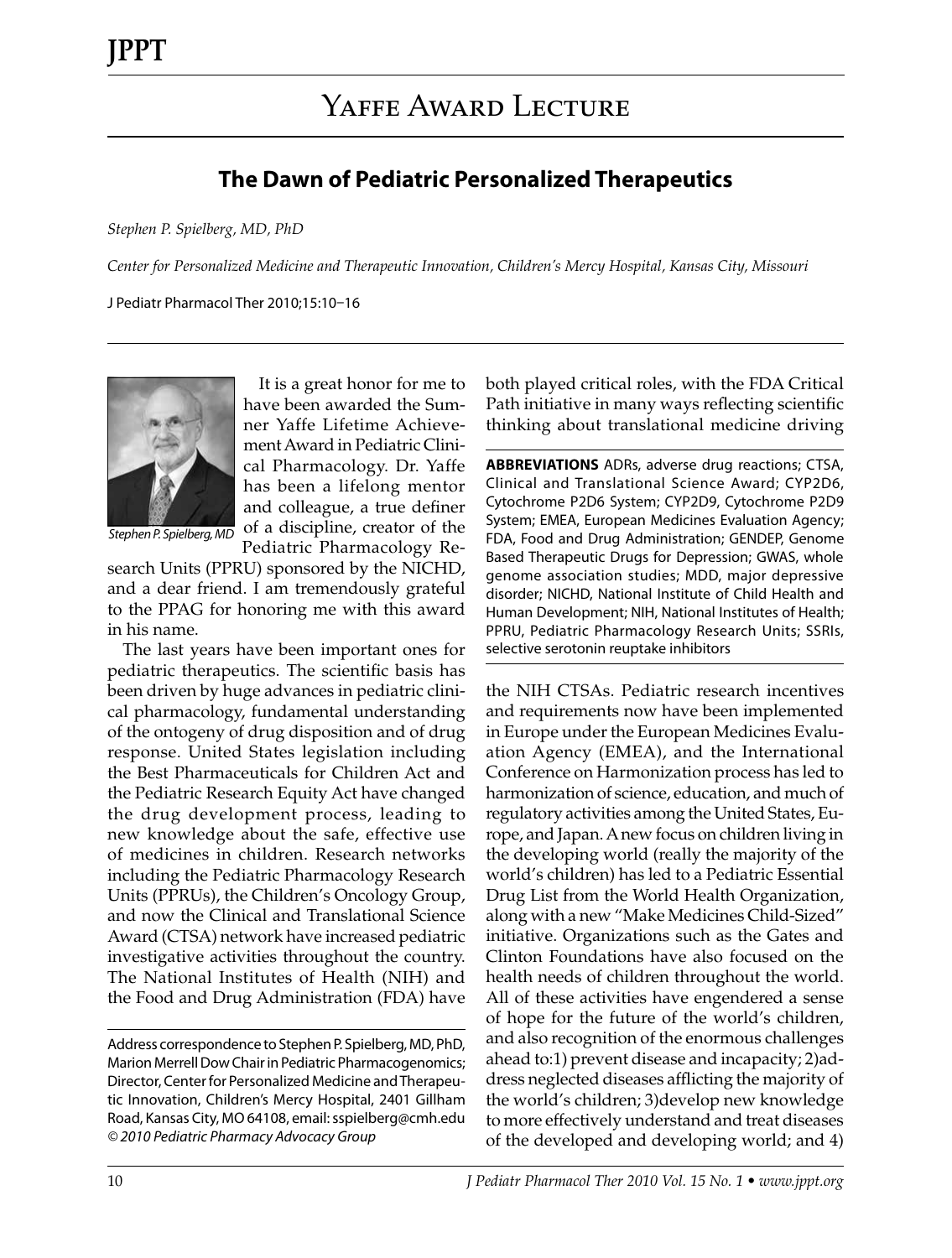assure access of all children to advances in medical science and medical treatment, and equally important, to live in a world of social, political, and economic stability.

Perhaps the most exciting scientific advances of the last years have been in the realm of genomics, insights gained literally revolutionizing the way in which we think about disease, diagnosis, and treatment. While we really should not be surprised, with advances in knowledge, much of our previous understanding of biology will have to be changed, and things are turning out not to be as straight forward with respect to organization, expression, and function of our genome as we might have imaged. As we explore the human genome, long standing recognition of human heterogeneity and variability becomes all the more apparent. Claude Bernard, the great 19<sup>th</sup> century physiologist recognized human idiosyncrasy long ago.

"A physician is by no means a physician to living beings in general, not even physician to the human race, but rather, physician to a human individual, and still more physician to an individual in certain morbid conditions peculiar to himself and forming what is called his idiosyncrasy."

> Claude Bernard, *Introduction to Experimental Medicine*, 1865

Today, we develop ever more targeted medicines, their chemistry designed to interact specifically with human recombinantly expressed targets. Given that we know just how much heterogeneity exists throughout the genome, the questions we should be (but often have not been) asking about a target of a new drug include: 1) Does the target have genetic variants in the population? 2) Are variants likely to alter the effectiveness of the drug? 3) What percentage of the population expresses the variants, and how might this impact the percentage of the population likely to benefit? 4) What is the relevance of the target in the metabolic 'economy' of complex pathways we are trying to impact? 5) Are there alternative/rescue/susceptibility/resilience pathways that may lead to 'escape' from impacting the target, and how do these pathways vary in the population?

For so many drugs currently on the market, 40%-80% response (sometimes less) in the population are not uncommon; only rarely will a medicine work in nearly all patients. This may be due to imprecision in diagnosis; in other words, the patient's syndrome is not related to the target of the drug. It could result from inadequate clinical diagnosis (description of the patient's phenotype and resultant treatment of patients with heterogeneous diseases we lump together under a diagnostic category). It could result from a genetic variant in the target for the drug leading to lack of efficacy. It could result from pharmacogenetic variants in drug metabolism or transport, altering the kinetics of the drug, and making standard doses ineffective (or toxic). And, not all variation is genetic, but we need to think about developmental, environmental, dietary, drug-drug and drug-disease interactions and adherence as sources of variability. Traditionally, population variability was "accepted" but not addressed, and drugs were introduced in the hope of being "blockbusters" used by a large population of patients, and if some did not benefit (or developed unexpected side effects), this was unpredictable. We are now moving into a transition period where biomarkers of variability, many based on genomic technologies, will increasingly aid in diagnostic precision, and in selecting medicines most likely to benefit and least likely to harm a specific patient. The era of personalized therapeutics is just beginning, but the promise of an integrated diagnostic/therapeutic approach to individualizing therapeutics holds the opportunity for physicians and patients of establishing individualized benefit: risk, improved health outcomes, and ultimately an increased "value proposition" for pharmacotherapy for the individual and for society as a whole.

Before looking in depth at one pediatric therapeutic area as an example, it is worth pointing out an increasing dynamic tension between "comparative effectiveness studies" and "personalized medicine". The key question that needs to be addressed to rise above the politics and focus investigative activities that reflect the realities of human biology and therapeutics is this: In a genetically and environmentally heterogeneous human population with genetically and environmentally heterogeneous diseases (often lumped together under diagnostic categories), are standard comparative efficacy/effectiveness studies and population average outcomes an appropriate approach to improving individual and population health- and cost-benefit? Put dif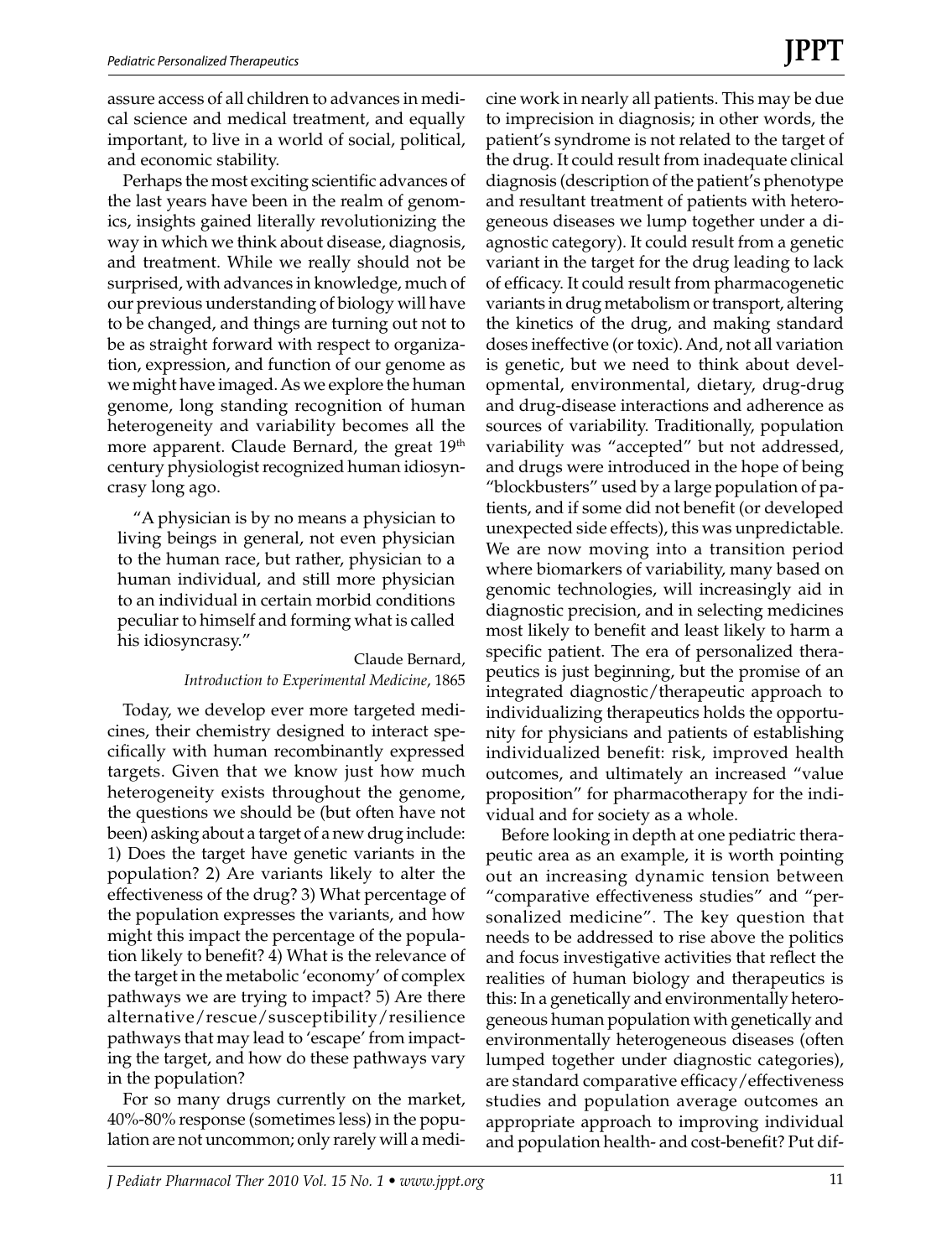ferently: Should we be thinking about DRUG OF CHOICE FOR WHOM? Standard comparative effectiveness studies might "demonstrate" no added benefit of a new, more expensive medication over an older generic one on a population basis, but fail to detect those who could optimally benefit from one or the other. I believe we can creatively integrate the best of comparative effectiveness science and genomic science to achieve optimized therapeutic outcomes for each patient, and in so doing, optimize overall health- and cost-effectiveness of therapy. This will require a paradigm shift in effectiveness research, but human diversity in disease causation and response to therapy demands incorporation of individual outcomes and use of biomarkers of efficacy and adverse effects into study designs, and hence to guide rational and effective therapeutics in the real world.

It is also important, before focusing on advances in pharmacogenomics and how they will contribute to improve therapeutics, to at least mention that personalized medicine also MUST address issues of patient adherence and the therapeutic relationship between patient and health care provider. In a country where a high percentage of prescriptions are not filled, and many of those that are filled are not taken as prescribed, we have a huge challenge regarding optimizing the social and relational interactions that lead to positive pharmacotherapy. For children, this also includes providing optimal formulations of medicines that enhance administration, accurate and flexible dosing, and long-term adherence. For us all (we are all patients at some time), and for those caring for the sick, somehow we need to re-think the issues of "time and talk", the core of establishing therapeutic relationships. While this is a topic for another article, it is a discussion in which we must engage, and urgently, in our training programs, and in the organization of health care delivery. In summary, optimal personalized therapeutics requires: medicines and formulations that optimize accurate, flexible, palatable, adherent use; personalized care and development of a therapeutic relationship for each patient; and biomarkers to help optimize selection of the right drug for the right patient at the right dose.

Using the example of antidepressant treatment of depression in children, I will try to examine some of the features of optimized personalized medicine, from clinical diagnosis through genomic diagnostics, as well as pointing out some hurdles and challenges we face as we enter an increasingly genomic era. While precision in establishing a patient's "phenotype" may seem to be more difficult for depression than for some other conditions, in fact, the issue of phenotypic specificity is crucial to all aspects of medicine. No matter how good a biomarker, genomic or other, may be in predicting outcomes of pharmacotherapy, if applied to a mixed, heterogeneous group of patients, clinical trials and clinical care will fail. True personalized therapeutics will require advances in genomic science, but as we will see in the example of depression, improvements in accurate patient description as well. Clinical diagnosis and the relationship between patient and caregiver will remain the heart of individualized care. Furthermore, electronic medical records will not save us, unless the clinical content, precision of clinical description, standardization of terminology is not markedly enhanced, and linkage enabled, with all appropriate patient confidentiality safeguards, to genomic information. To the extent that "diagnosis" is linked more to billing and codes that do not reflect complex biology, we risk garbage in and garbage out. On the other hand, having rich, detailed phenotypic data and genomic information in formats allowing both for optimized research and patient care will clearly help advance medicine.

Recently, there was an excellence "pointcounterpoint" discussion about the safety and efficacy of antidepressants in children and adolescents with depression.<sup>1,2</sup> Major depressive disorder (MDD) is a potentially life-threatening disease, and its management, pharmacologic and otherwise, remains controversial. Recent studies of selective serotonin reuptake inhibitors (SSRIs), many done by industry under the Best Pharmaceuticals for Children Act and written requests from FDA, have sadly added additional confusion to the field.

With respect to efficacy, two carefully conducted trials 7 years apart by the National Institute of Mental Health clearly demonstrated the issue of efficacy of fluoxetine in depression in children and adolescents, with placebo responses around  $35\%$  and drug responses around  $60\%$ <sup>1</sup> In most of the subsequent industry studies (save for one additional study of industry-sponsored study of fluoxetine), the studies "failed to show efficacy".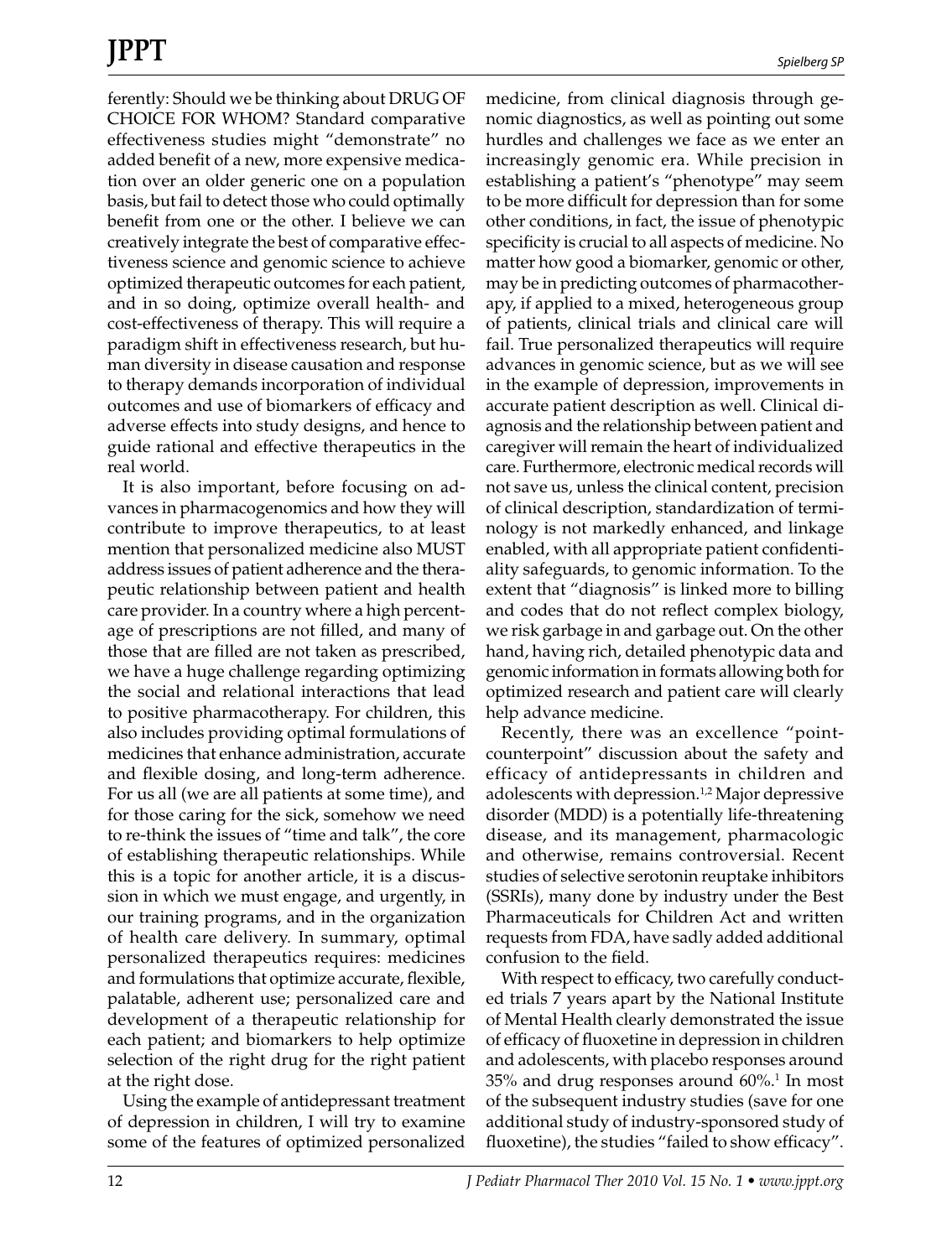However, the studies failed NOT because of a decrease in drug effect, but rather because of a very high placebo response rate, often in the mid-50% range. Most of the studies were small; approximately 200 total patients, half on placebo, and, to meet the time requirements for patent expiry, had to be done in a very tight time frame. It appears likely that the *studies*, rather the *drugs*, failed, perhaps due to entry criteria (mis-diagnosis of MDD and entry of patients with milder mood disturbance), and other study flaws.

From the perspective of adverse drug reactions (ADRs), the issue of suicidal ideation associated with antidepressant therapy has been raised. There is a need for much better ways to monitor and assess suicidal ideation, and no patients in any of the studies actually attempted suicide. Labeling changes, congressional hearings, and associated publicity created the overall impression, however, that SSRIs may not be effective in management of young patients with depression, and that risk of suicidal ideation in younger patients makes the benefit:risk of using the medicines questionable. Concurrent with the publicity, there has been a decreased use of antidepressant drugs in the pediatric population, and a comparable increase in completed suicides.3 While causality is uncertain, the epidemiologic trend is sobering, and many of my pediatric and pediatric psychiatry colleagues now find it increasingly difficult to use these medicines in their patients because of the adverse publicity.

Given all this, what is needed for the future, both for clinical trials, but more importantly for patients suffering with MDD? Assay sensitivity in depression studies has long been a problem in adult and pediatric trials.<sup>4,5</sup> Repeated studies of the same drug, seemingly similar in design, often yield conflicting results. This may be due to our inability to define, with adequate precision, the condition we are attempting to treat, the "phenotype" or "diagnosis". The current state of the art in clinical diagnosis, emphasizing the need for accurate ascertainment of phenotype, is thoughtfully discussed by Preskorn.<sup>6</sup> The diagnostic process requires expertise, collection of detailed information about the patient's condition, and perhaps most critically, time. The shortage of physicians well-trained in psychiatric diagnosis, and time pressures clearly are impeding care for patients in need. Diagnostic specificity may be all the more difficult in pediatric and adolescent

patients, and clinical measures of diagnosis and outcome inconsistently applied among clinicians, investigators, and site. The wide range of placebo responses among studies, from 35%-60% highlights our lack of diagnostic precision.

High placebo response is common in most depression trials – many patients do not appear to "need" drugs, although they may benefit from the overall "therapeutic setting". Some patients might not really have the condition we think we are treating – i.e., MDD. Some may have other mood disorders likely to spontaneously improve ("transient depression of adolescence"), and teenagers, in particular, may have mood swings as part of maturation that, if we had better phenotypic and genotypic markers for MDD, we could separate out and avoid drug exposure. The clinical perspective also suggests that it is likely that we may be "over treating" patients who are not likely to need or benefit from a specific intervention. On the other hand, few trials of antidepressants achieve more than 60% benefit. Thus, there are patients suffering from depression who are not helped by a specific drug. One might ask whether they would benefit from a different drug class – see below. Since clinicians will be faced with patients who present with varying mood disorders, they need improved tools for differentiating among those who truly need pharmacotherapy, and those who might be resistant to pharmacotherapy with one or another compound or class of drug.

Improvement in benefit to risk also needs to address ADRs. For example, there are data suggesting increased risk of mania in bipolar patients treated with SSRI or tricyclic antidepressants.<sup>6</sup> If a patient with bipolar disease presents with depression, and the diagnosis of bipolar disease is not made, they may be at increased risk of "activation" side effects if treated with antidepressants. Similarly, some patients may indeed be at increased risk for drug-mediated suicidal ideation; in the small trials in pediatric patients, one or two of 100 patients in drug treated groups resulted in a "finding" of increase suicidal ideation risk. If we had better phenotypic (clinical) markers of bipolar disease, and other biomarkers of bipolar diagnosis and predictors of suicidal ideation risk, we could better target use of SSRIs and other antidepressant to optimize individual benefit to risk.

There are hints beginning to emerge of the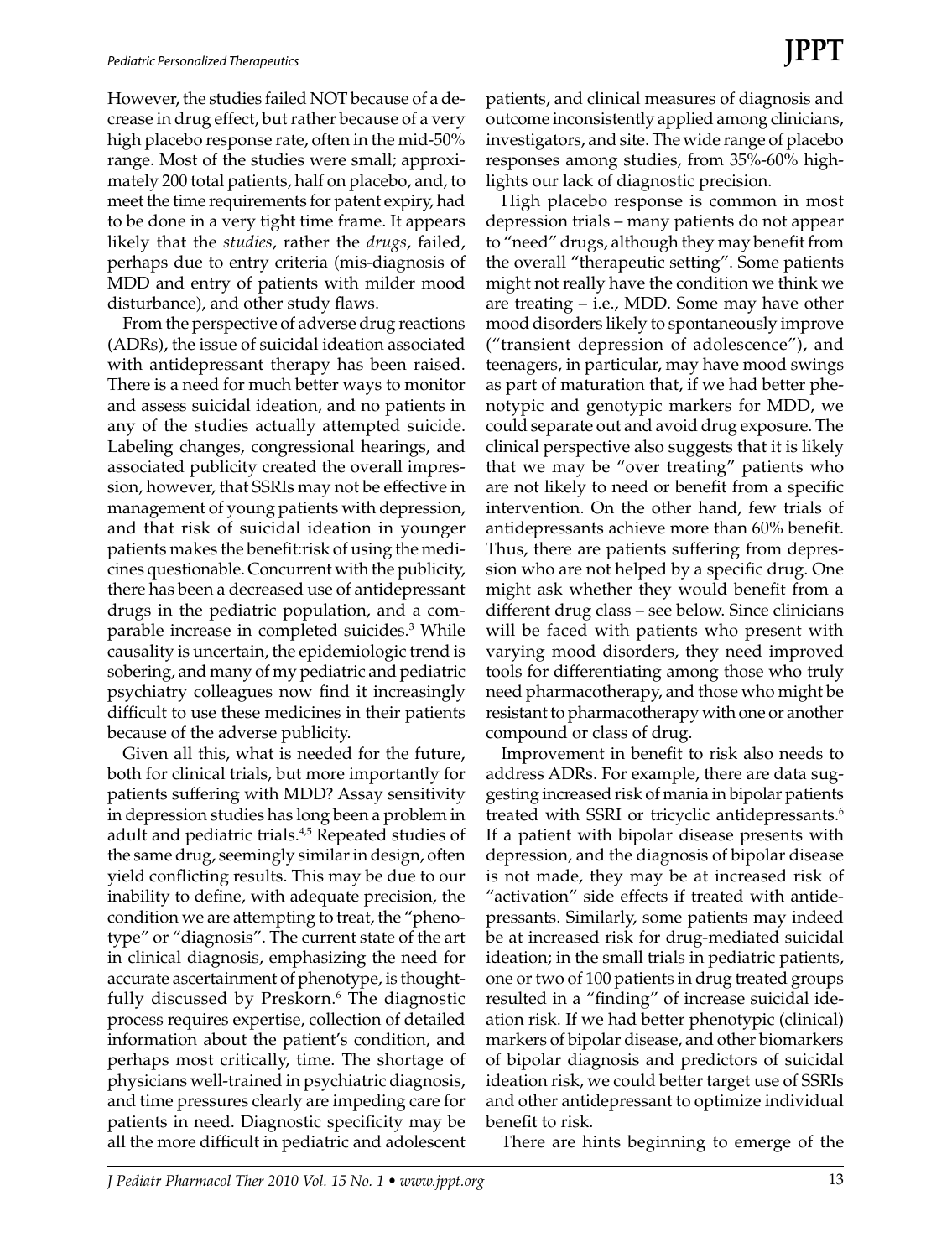future approaches to determining the right treatment for the right patient. Metabolism by polymorphic enzymes, such as CYP2D6 and CYP2C9, can modify half-life of many antidepressants, and have the potential to alter efficacy and dose- (exposure-) related side effects.<sup>6</sup> Recent studies of polymorphisms in serotonin and norepinephrine targets of antidepressants suggest altered likelihood of successful treatment with one or another drug class based on genotype.7-11 If we can distinguish patients more likely to benefit from an SSRI, a serotonin-norepinephrine reuptake inhibitor, or other drugs, or who will most likely benefit from psychotherapy (also likely to be modified by both genetic, environment, and developmental factors), we may be able to improve the odds of a beneficial outcome. It is likely that multiple genetic markers will modify outcomes, and genome-controlled trials will contribute to our understanding of the utility of such approaches in the selection of the right treatment for the right patient. Our current therapeutic armamentarium is limited with respect to transmitter targets, and to adequately help all patients, we will need new classes of medicines or combinations of medicines, cognitive behavioral and other "talk" therapies to improve the lives of patients whose condition is resistant to current interventions. Similarly, if we have markers enabling us to diagnose bipolar disease first presenting with depression, we can avoid potentially hazardous therapy and treat these patients with the right medications.

An interesting example of interaction among therapeutic modalities was recently published by Walkup et al.<sup>12</sup> A comparative study of placebo, an SSRI, and cognitive behavioral therapy was conducted in children with major social phobias/ anxiety disorders. Targeted end points were achieved in 23.7% in the placebo group, 54.9% of those receiving an SSRI, and 58.7% of those in the cognitive behavioral therapy group. Both the SSRI and behavioral therapy were statistically significant when compared to placebo, and the two interventions did not differ from each other. A superficial comparative view would argue the two modalities are "the same", and from a cost point of view, the "cheapest" should be the treatment of choice. Looking further at the data, however, the SSRI arm achieved benefit more rapidly, and in an arm including *both* the SSRI and behavioral intervention, over 80% of patients improved. This could be due to synergy between the two treatments, or that some in either arm who did not respond to that treatment would respond to the alternate therapy. Additional studies, if confirmatory, and perhaps with designs allowing for the treatment of those who failed one arm with the alternative therapy will be important in defining with increased precision those patients most likely to benefit from one or another or both treatments.

An FDA review of suicidal ideation suggests possible age dependence in risk.13 Development and ontogenic interactions with drugs in the central nervous system certainly is of concern, both with respect to pathogenesis of disease and the response to interventions. However, the precision of our ability to measure "suicidal ideation" in children and adolescents is uncertain, and the apparent age dependence may be related as much to the diagnostic and clinical trial tools we use, and how they are applied by individual investigators, as to actual drug effects. It is vital that we improve diagnostic precision for adverse effects as well as efficacy. Here, too, there is the opportunity to modify individual benefit to risk using predictive markers of risk. Efforts are underway to look for genomic markers associated with suicidal ideation risk.14

It cannot be stressed enough that both improved clinical diagnosis as well genomic and other biomarkers will be needed, that single genomic tests are unlikely to answer complex predictive questions, and that extensive validation of new approaches will need to be done. Outcomes of complex conditions and responses to complex therapies require a thoughtful integration of clinical medicine, genomics, genetics, and understanding of growth and development in children. Gene-gene interactions (epistasis) and genetic penetrance, gene-environment interactions, epigenetics, and development all play roles.15,16 Many whole genome association studies (GWAS), to date, have found highly statistically significant associations between genomic markers and clinical conditions. However, many of the markers account for only a small percent of clinical variability (i.e., have very low penetrance) and GWAS currently are only able to detect variants expressed in 5% of the population. We will need to capture more rare genomic variants with higher predictive relevance, and analyze the consequences of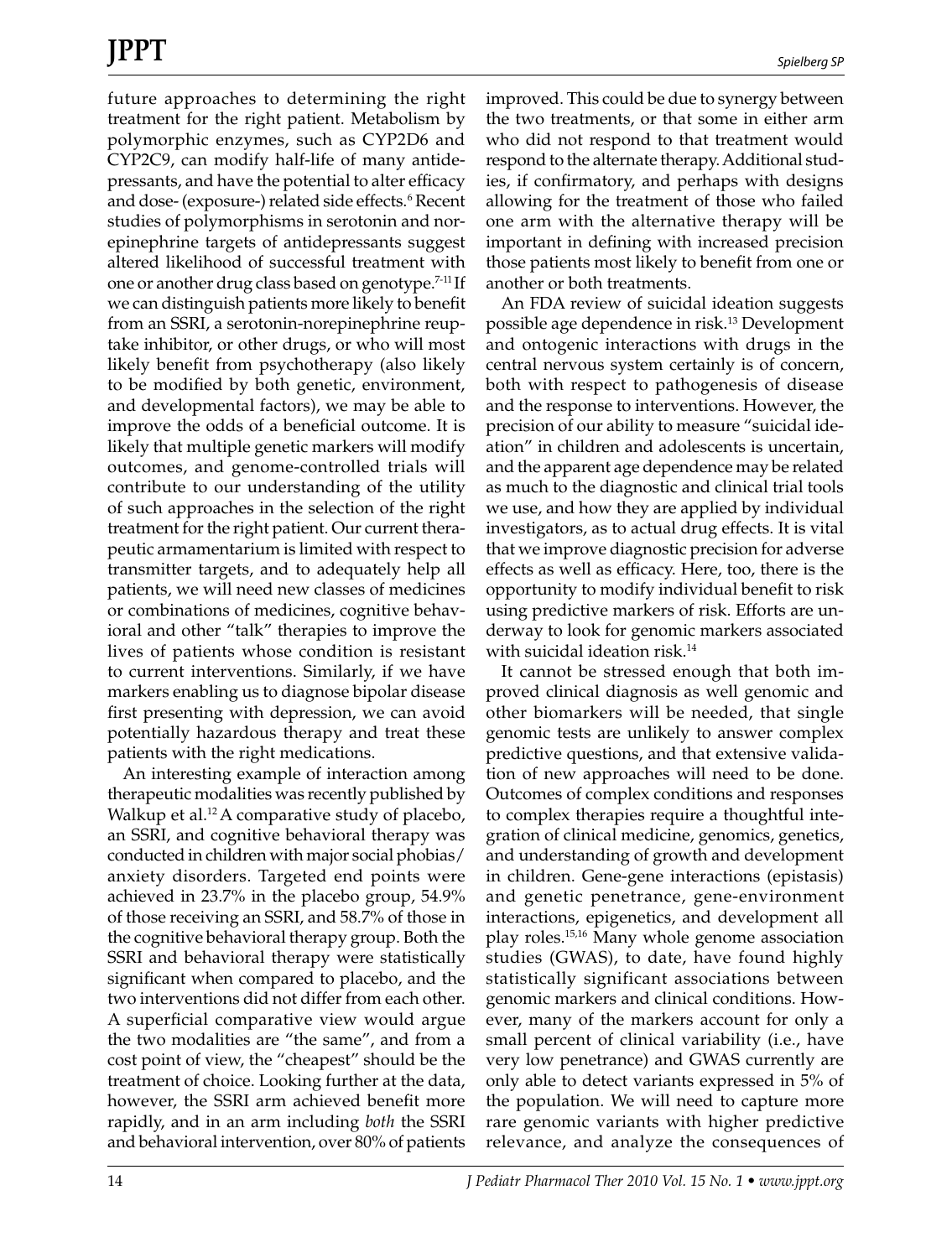epistasis among multiple loci that will shape susceptibility/resilience to disease and modify outcomes of therapy. Genomic technologies are changing constantly, and we need to be prepared both for some "false starts" as well as markedly enhanced insights into genomic organization and expression over the coming years. All this will require a radical new approach to information acquisition and utilization, and interpretation on both the genomic and clinical side. There is urgent need to improve physicians' sophistication and skillful use of genomic data in the context of complex clinical syndromes, both for diagnosis and treatment. While the majority of physicians are convinced of the importance of genomics in transforming our understanding of health and disease, the vast majority feel ill-prepared to understand much less implement genomic and pharmacogenomic thinking into their practices. Equally important will be the creation and implementation of national and international networks of investigators who can advance this field. It will require cross-disciplinary cooperation among clinical pharmacologists, psychiatrists, pediatricians and developmental biologists, geneticists, bioinformaticists. The European "Genome Based Therapeutic Drugs for Depression – GENDEP" initiative is encouraging, while the loss of the NIMH Research Units in Pediatric Psychiatry is unfortunate indeed.

Finally, clinical care for patients with depression (and frankly all conditions) take *time*, thoughtful patient assessment, and close followup. Likewise, time is needed for primary care physicians and psychiatrists who care for patients with depression to learn about advances in personalized therapeutics, and to implement them skillfully in their practices. Time is not wellreimbursed in our current health care system, and scientific advances will have little impact without a concurrent change in practice. However, the current situation, one of confusion as to the value of medicines in treatment a life threatening condition, is unacceptable and is placing patients in need at risk. Change we must!

## **REFERENCES**

1. March JS, Vitiello B. Benefits exceed risk of newer antidepressant medications in youth—maybe. Clin Pharmacol Ther 2009;86:355-357.

- 2. Potter WZ. Benefits exceed risks of newer antidepressant medication in youth – maybe not. Clin Pharmacol Ther 2009;86:357- 359.
- 3. Gibbons RD, Brown CH, Hur K, et al. Early evidence on the effects of regulators' suicidality warnings on SSRI prescriptions and suicide in children and adolescents. Am J Psychiatry 2007;164:1356-1363.
- 4. Temple R, Ellenberg SS. Placebo-controlled trials and active-control trials in the evaluation of new treatments. Part 1: ethical and scientific issues. Ann Intern Med 2000;133:455-463.
- 5. Temple R, Ellenberg SS. Placebo-controlled and active-control trials in the evaluation of new treatments. Part 2: Practical issues and specific cases. Ann Intern Med 2000;133:464-470.
- 6. Preskorn SH. Outpatient management of depression, 3rd ed. Professional Communications, Inc., NY (2009).
- 7. Peters EJ, Slager SL, Jenkins GD, et al. Resequencing of serotonin-related genes and association of tagging SNPs to citalopram response. Pharmacogenet Genomics 2009;19:1-10.
- 8. Kato M, Fukuda T, Wakeno M, et al. Effect of 5-HT1A gene polymorphisms on antidepressant response in major depressive disorder. Am J Med Genet B Neuropsychiatr 2009;150B:115-123.
- 9. Wilkie MJ, Smith G, Day RK, et al. Polymorphisms in the SLC6A4 and HTR2A genes influence treatment outcome following antidepressant therapy. Pharmacogencomics J 2009;9:61-70.
- 10. Huezo-Diaz P, Uher R, Smith R, et al. Moderation of antidepressant response by the serotonin transporter gene. Br J Psychiatry 2009;195:30-38.
- 11. Uher R, Huezo-Diaz P, Perroud N, et al. Genetic predictors of response to antidepressants in the GENDEP project. Pharmacogenomic J 2009;9:225-233.
- 12. Walkup JT, Albano AM, Piacentini J, et al. Cognitive behavioral therapy, sertraline, or a combination in childhood anxiety. N Engl J Med 2008;359:2753-2766.